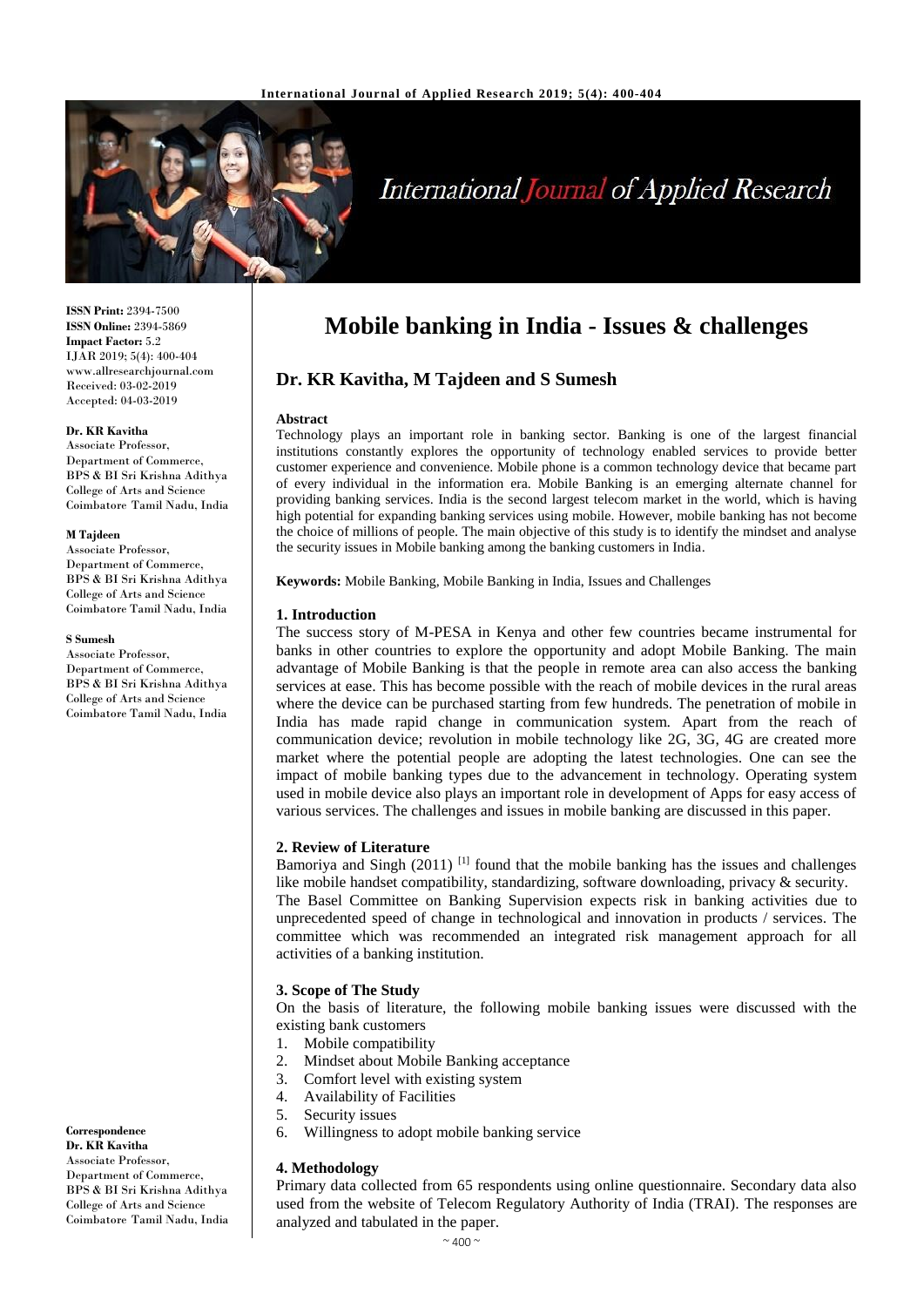## **5. Developments in Mobile Technology**

Motorola<sup>[1]</sup> was the first company introduced mobile phone in the year 1973, which is very costly and also more weight (in Kgs) when compared with present mobile sets which are cheap and small in size.

1st Generation (1G): The first analog cellular system widely deployed in North America was the Advanced Mobile Phone System (AMPS). It was commercially introduced in the Americas in 1978, Israel in 1986, Australia in 1987 and India<sup>[2]</sup> in the year 1995.

**2nd Generation (2G):** Second generation mobile communication replaced the analog signal with digital signal.

On April 3, 1973 Martin Cooper, a Motorola engineer and executive, made the first mobile telephone call from handheld subscriber equipment in front of reporters, placing a call to Dr. Joel S. Engel of Bell Labs.

In August 1995, Chief Minister of West Bengal, Shri Jyoti Basu ushered in the cell phone revolution in India by making the first call to Union Telecom Minister Sukhram.

There are two major technical developments occurred that is GSM and CDMA technologies <sup>[3]</sup>. The NTT DoCoMo in Japan introduced internet service on mobile phones in the year 1999.

**3rd Generation (3G):** The mobile phone became essential communication system for millions of users worldwide. The 3G technology developed with the concept of packet switching instead of circuit switching for data transmission.

4th Generation (4G): The fourth generation [4] technology introduced in the year 2009 with the technology advancement like WiMAX & Long-Term Evolution (LTE) technologies.

## **6. Mobile Banking**

SMS Banking refers utilizing banking services through SMS from the registered mobile number of the customer. Application or Software oriented refers downloading the application developed by the bank for utilizing the mobile banking service that works in traditional mobile handsets. Browser<sup>[5]</sup> based mobile banking refers Internet based mobile banking where the communication made to internet application which is optimized for mobile handsets. Mobile Apps refers mobile applications developed for Smart phones using Android, Windows, Java, etc.

The services offered under the mobile banking vary from one bank to another. The common services are Balance Enquiry, Mini Statement, Money Transfer and Utility Bill Payments.

Mobile payments were trialed in 1998 in Finland and Sweden where a mobile phone was used to pay for a Coca Cola vending machine and car parking. Commercial launches followed in 1999 in Norway. The first commercial payment system to mimic banks and credit cards was launched in the Philippines in 1999 simultaneously by mobile operators Globe and Smart.

## **A. Mobile Banking Model**

The development in Information and Communication Technology (ICT), comfort and access of services, and competition with peer forced banks to introduce Mobile Banking services in India. Mobile Banking can be broadly classified into Bank-led model and Mobile Service Provider Led Model.

In the bank led model, only customers of a bank can avail the mobile banking service from the bank. With these facilitates, the customers can do various banking transactions as per their convenience.

The Mobile Service Provider Model is totally different from bank-led model; in this the mobile customers those who don't even having the access of traditional bank account can do banking transactions through their mobile service provider.

Mobile banking services can be classified into SMS Banking, Application (Software) oriented, Browser (Internet) based model and Mobile Apps.

#### **B. International Experience**

**M-PESA – Kenya:** M-PESA [6] is the first mobile banking solution launched based on the Mobile Service Led Model in the year 2007 by the telecom operators Safaricom & Vodafone. It has become very popular among the customers and captured major market in Kenya.

**Smart Money and G-Cash Philippines:** Philippines launched Smart money [7] which is an electronic wallet to do most of the banking transaction through mobile.

#### **C. Mobile Banking in India**

Banks are constantly adopting technology to expand its business and to reach different level of customers. Apart from ATM, Internet banking and other technology enabled services Mobile Banking is one of the services provided by banks to its customers. Astonishing growth in telecommunication sector, its penetration including rural population and technology feasibility are the major factors for the introduction of Mobile banking services. Some banks in India are started providing the mobile banking service to their customers that include State Bank of India (SBI), Union Bank of India (UBI), Punjab National Bank (PNB), HDFC, ICICI, Axis Bank, etc.

The European developed GSM standard and the U.S. developed CDMA standard.

A 4G system provides mobile ultra-broadband Internet access, for example to laptops with USB wireless modems, to smart phones, and to other mobile devices.

Browser is software that is used to display web pages in the Internet.

M-Pesa quickly captured a significant market share for cash transfers, and grew astoundingly quickly, capturing 17 million subscribers by December 2011 in Kenya alone.

[7] Smart Money works on the Philippines 'nationwide network, one can send money to SMART's 50.9 million subscribers wherever they are in the country.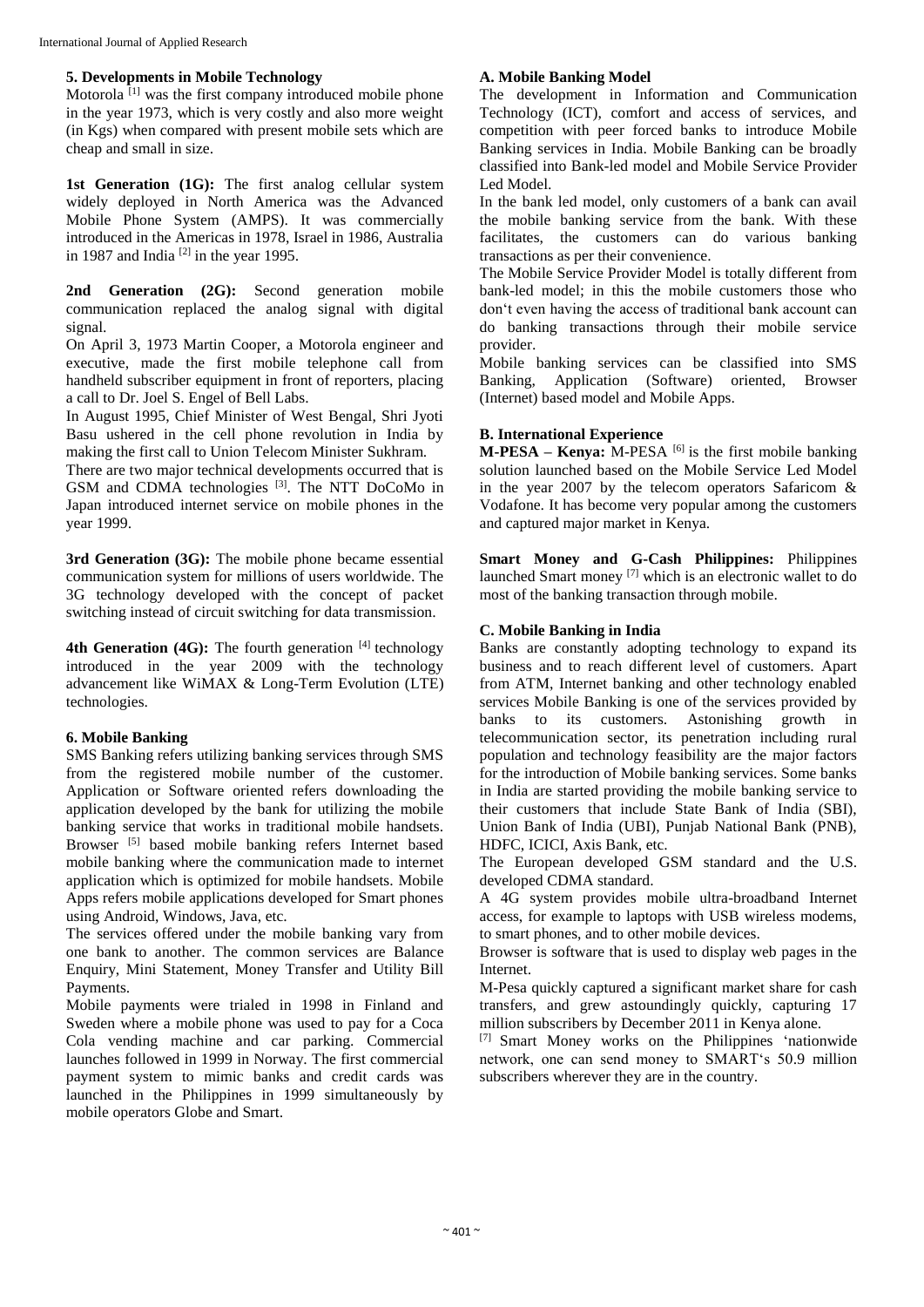**Table 1:** Mobile banking services offered by some of the banks in india

| Name of the Bank    | <b>Mobile Banking Services</b>                         |  |  |  |
|---------------------|--------------------------------------------------------|--|--|--|
| State Bank of India | Freedom, SMS Banking, USSD <sup>[8]</sup>              |  |  |  |
| Union Bank of India | SMS Banking, U Mobile                                  |  |  |  |
| <b>PNB</b>          | <b>SMS Banking</b>                                     |  |  |  |
| <b>ICICI</b>        | iMobile, SMS Banking, M-PESA, mRupee                   |  |  |  |
| <b>HDFC</b>         | SMS Banking, App Based, Browser Based                  |  |  |  |
| <b>AXIS Bank</b>    | Phone Banking, Internet Banking on Mobile, SMS Banking |  |  |  |

#### **7. Indian Telecom Sector**

India is the second largest telecom market in the world. Telecom industry in India is witnessing enormous growth with 951.34 million subscribers as on 31st March 2012. The TRAI report indicates this figure includes 919.17 million wireless subscribers and 32.17 million wireline subscribers in India. The tele-density at the end of March, 2012 reached the mark of 78.66.

| Table 2: Telecom Subscribers & Tele-Density in India |
|------------------------------------------------------|
|------------------------------------------------------|

|                             | <b>Quarter ending</b><br><b>Jun'2011</b> | <b>Quarter ending</b><br>Sep'2011 | <b>Ouarter endin</b><br>$dec$ '2011 | <b>Quarter ending</b><br>Mar'2012 |  |
|-----------------------------|------------------------------------------|-----------------------------------|-------------------------------------|-----------------------------------|--|
| Total Telephone subscribers | 885.99                                   | 906.93                            | 926.53                              | 951.34                            |  |
| Urban Subscribers           | 587.94                                   | 601.42                            | 611.19                              | 620.52                            |  |
| <b>Rural Subscribers</b>    | 298.05                                   | 305.51                            | 315.33                              | 330.82                            |  |
| Wireless Subscribers        | 851.70                                   | 873.61                            | 893.84                              | 919.17                            |  |
| Wireline Subscribers        | 34.29                                    | 33.31                             | 32.69                               | 32.17                             |  |
| <b>Teledensity</b>          |                                          |                                   |                                     |                                   |  |
| <b>Total Teledensity</b>    | 73.97                                    | 75.48                             | 76.86                               | 78.66                             |  |
| Urban Teledensity           | 163.13                                   | 166.01                            | 167.85                              | 169.55                            |  |
| <b>Rural Teledensity</b>    | 35.60                                    | 36.40                             | 37.48                               | 39.22                             |  |

**Data Source:** TRAI Annual Report 2011-12



**Fig 1:** Wireless Connections in India (In Millions)

## **8. Reserve Bank of India Regulation**

The following are the Reserve Bank of India (RBI) Guidelines issued to provide Mobile Banking Service in India:

- Only such banks which are licensed and supervised in India and have a physical presence in India will be permitted to offer mobile payment services to residents of India.
- The services should be restricted to only to bank accounts/ credit card accounts in India which are KYC/AML compliant.
- Only Indian Rupee based services should be provided.
- Banks may use the services of Business Correspondents for extending this facility, to their customers. The guidelines with regard to use of business correspondent would be as per the RBI circular on Business correspondents issued from time to time.
- He Risks and Controls in Computers and Telecommunications 'guidelines will equally apply to Mobile payments.
- The-Know Your Customer (KYC)‖ and Anti Money Laundering (AML)‖ as prescribed by RBI from time to

time would be applicable to customers opting for mobile based banking service.

#### **A. Transaction Limits in Mobile Banking**

- Only Indian rupee transactions and these transactions are allowed within India only.
- Per day transaction cap of Rs.50000 has been
- removed by RBI, and every bank can change this cap depending upon their risk [9].
- Transactions without end-to-end encryption is Rs.5000/- (SMS Based) [10]

RBI/2011-12/312 DPSS. CO. PD. No. 1098 / 02.23.02 / 2011-12

## **B. Security and Authentication**

The highlights of security and authentication guidelines provided by the RBI on Mobile Banking:

- The mPIN or higher standard of mechanism should be used to authenticate the Mobile Banking customer.
- End-to-end secure encryption mechanism should be followed in transactions
- Bank should conduct regular information security audits on the mobile banking systems to ensure complete security.

#### **9. Issues and Challenges in Mobile Banking**

The rapid technology development in Mobile technology like 2G, 3G, 4G has become major challenges for banks. It is visible that the bank which started Mobile Banking in the form of SMS banking, then adopted application (software) based model for traditional mobile handsets, the evaluation of Smart phones, mobile operating system and Mobile Apps posed the banks to adopt the current technology.

The customers are mostly using ATM and online banking services. Most of the customers feel comfortable without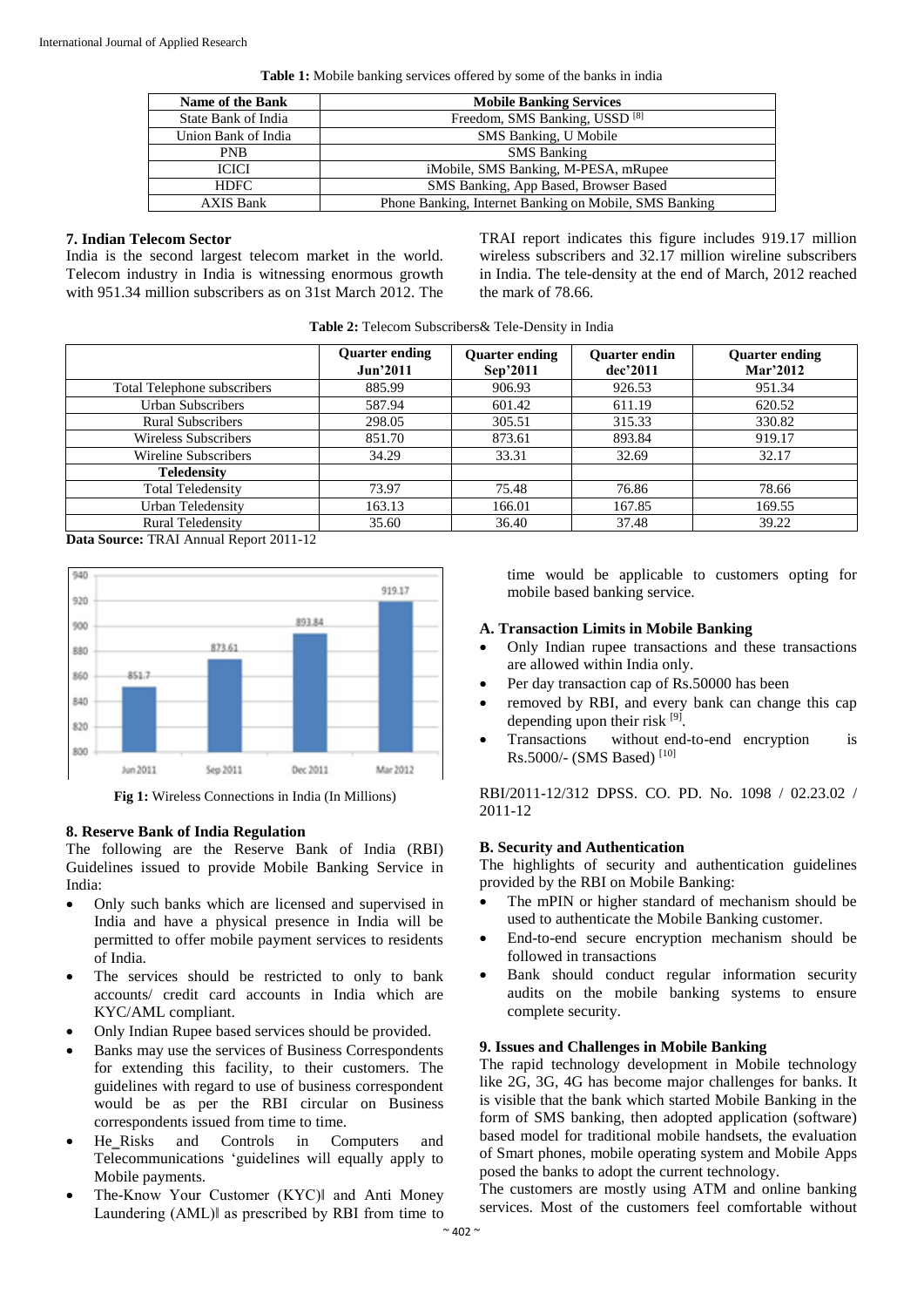mobile banking. They also feel, there are chances of misuse in mobile banking due to mobile handset theft.

## **10. Analysis**

Among the 65 respondents of bank customers, the conventional mobile phone users are 53.8% (35) and smart phone users are 46.2% (30). The awareness about the Mobile Banking facility provided by the bank was tested by 84.6% (55) customers, 6.2% (4) customers mentioned their bank does not provide the facility and 9.2% (6) customers are not aware about the mobile banking facility from their bank.

The data also indicates 75.4% (49) of bank customers are not even using tested the mobile services of their bank and 24.6% (16) of customers are tested the facility.

RBI Circular: RBI/2010-11/511 DPSS. CO. No. 2502/02.23.02/2010-11

|                                                                                 | <b>Disagree</b>          | <b>Slightly disagree   Neutral   Slightly agree</b> |    | Agree |
|---------------------------------------------------------------------------------|--------------------------|-----------------------------------------------------|----|-------|
| My handset does not have the capability to use Mobile Banking                   |                          |                                                     |    |       |
| Mobile Banking is hard to use                                                   |                          | 10                                                  | 21 |       |
| I am comfortable without mobile banking                                         |                          |                                                     | 12 | 34    |
| Required facility not available                                                 |                          |                                                     | 18 |       |
| <b>Security Issues</b>                                                          | 13                       |                                                     |    |       |
| Using this will improve my efficiency in performing transactions<br>effectively |                          | h                                                   | 22 |       |
| I would like to test the service                                                |                          |                                                     | 27 | 22    |
|                                                                                 | Number of respondents 65 |                                                     |    |       |

**Table 3:** Bank Customer Perspective About Mobile Banking





**Fig 2:** Handset Capability





**Fig 4:** Comfortable Without Mobile Banking



**Fig 5:** Security Issues

Technical problem increases along with the increasing number of mobile banking customers like problems in Banking transactions, Password / MPIN. More problems may arise when more customer adopt mobile banking. The problems faced by customers and their feedback will certainly improve the quality of mobile banking service.

As per the RBI guidelines, banks offering mobile banking services to its customer now can fix the daily transaction limit depending upon their risk. The cap was of Rs.50000/ earlier. The complaint related to PIN or Password also shows the need of awareness creation about secure and safe usage of mobile banking services.

#### **11. Recommendations**

Based on the online survey, it is found that most of the respondents are using online banking facility from their respective banks. However around 25% of customers are using mobile banking and remaining 75% are not. The majority of the online banking users are comfortable without using the mobile banking facility and they are also interested to test the facility.

It is depicted from the study that the evolution of different technology in communication system and mobile device is a major challenge to frequently change the mobile banking solutions. Few banks are offering mobile banking in the form of SMS banking.

With the advent of technological development banks customized applications (software) for mobile phones in the initial stage, now the introduction of Smart phones changed